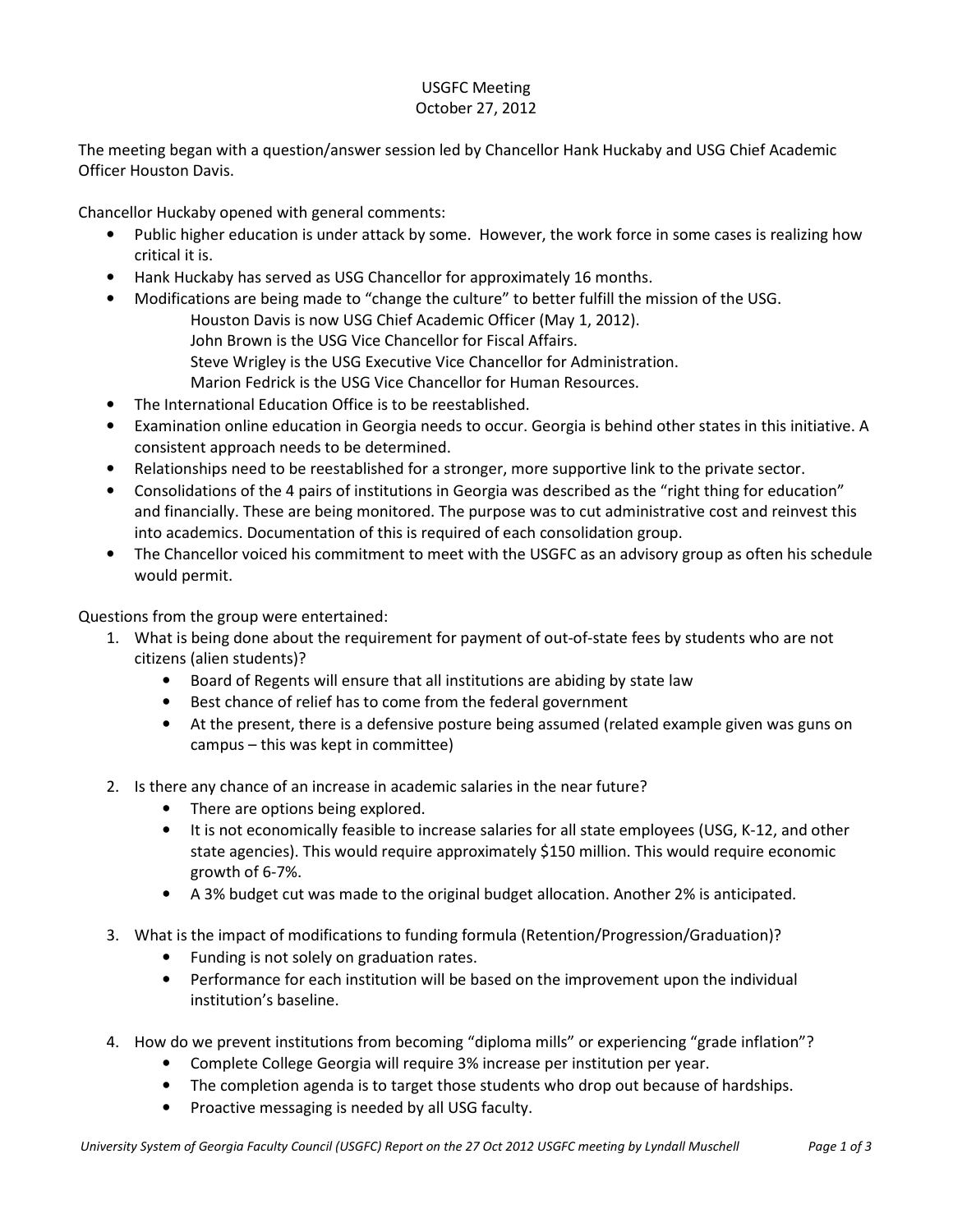- The focus is not just on a bachelor's degree but on multiple credentials associates, certificates, graduate degrees, etc.
- Degrees should not be cheapened or become less rigorous.
- 5. What are the plans for partnering with businesses? Which ones?
	- Partnerships will require that businesses help us (USG) to know where things are headed.
- 6. Are there alternatives for funding for raises?
	- Options are being explored.
	- More information could be forthcoming after the next legislative session.
- 7. What is the possibility of at least one academic being added to the Board of Regents?
	- It will not make a difference.
	- Composition will not change a conservative state.
	- There will be 5 or 6 new positions on the Board of Regents in January. The argument is being made for more diversity.
	- Student groups and faculty groups such as USGFC consistently ask of representation on the Board of Regents.
- 8. What is the expectation for on-line education in Georgia?
	- The question was directed to Chief Academic Officer Houston Davis.
	- There is a demand for high quality on-line education.
	- There are 314,000 students enrolled in USG. There are 3.7 million Georgians.
	- Many pilot programs exist nationwide.
	- Technology is advancing to provide more reliable assessment tools.
	- We need to think bigger. It is not just about Georgia this has national implications.
	- We need to consider best practices.
- 9. Nationally, the number of college age students is expected to go down. What preparations are being made for this?
	- Enrollment projections have not been systematically completed.
	- Demographers have been contracted to project enrollment over the next 10 years.
	- This information will be used to guide degree programs and capital for facilities.
- 10. The minicore extension has led to the perception of lower quality versions of core classes. How can the quality and consistent expectations for core be achieved?
	- The focus must be on the student.
	- Partnering with technical schools is a must.
	- Both systems need to work together. This should start with discipline groups. This will allow for faculty decision making.
	- This has been a conversation for 40 years. Action is critical.
	- In Oklahoma, they started with 20 courses; after about 18 years, there are over 600 courses. This work is being used as a guide.
	- The Oklahoma approach was bottom up. There are annual meetings to maintain quality and consistency.
- 11. Where do you see the relationship with the USGFC going?
	- There are many advisory groups.
	- These groups need to be used appropriately.